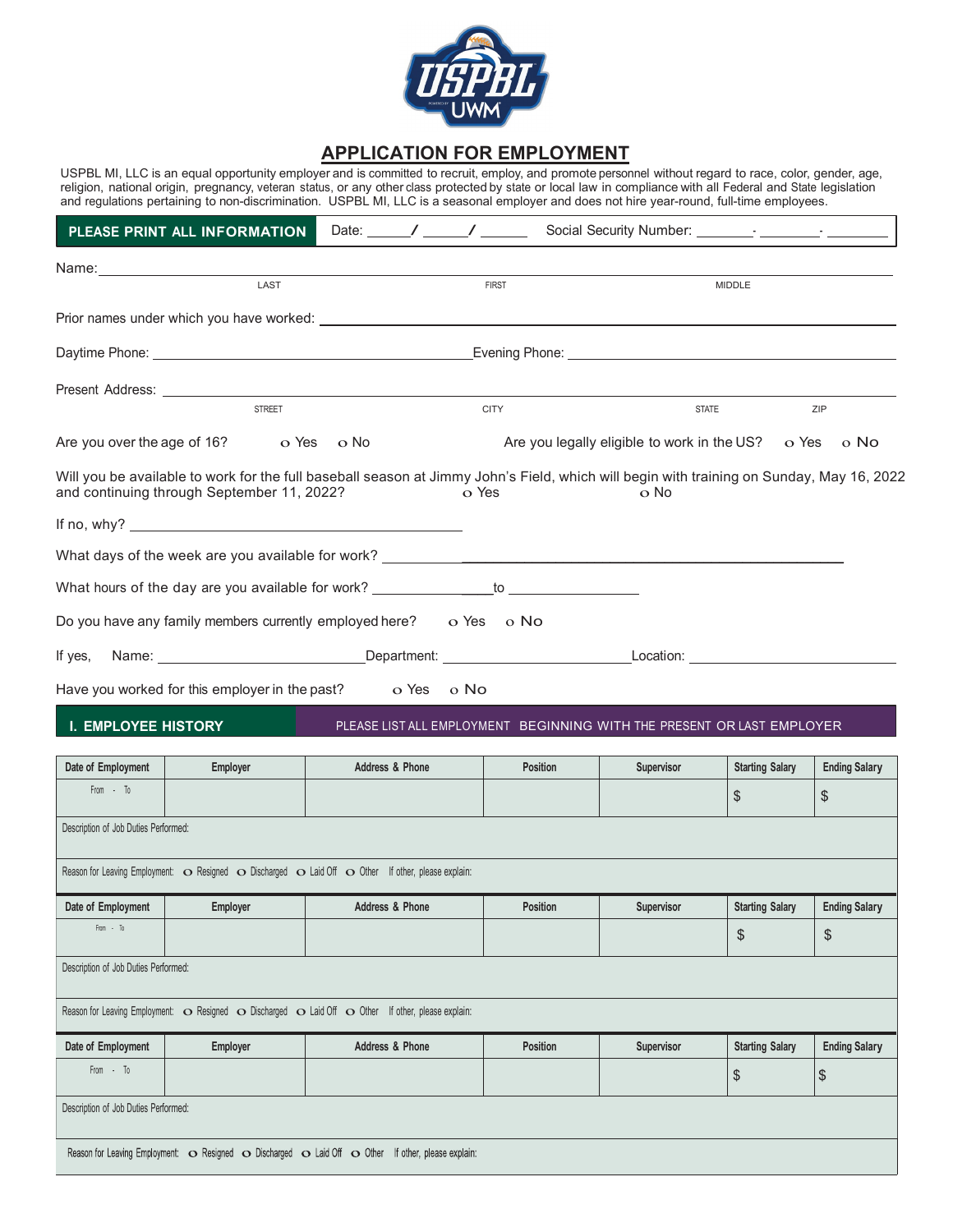

| Date of Employment                   | Employer | <b>Address &amp; Phone</b>                                                                          | Position | Supervisor | <b>Starting Salary</b> | <b>Ending Salary</b> |
|--------------------------------------|----------|-----------------------------------------------------------------------------------------------------|----------|------------|------------------------|----------------------|
| From - To                            |          |                                                                                                     |          |            | \$                     | \$                   |
| Description of Job Duties Performed: |          |                                                                                                     |          |            |                        |                      |
|                                      |          | Reason for Leaving Employment: O Resigned O Discharged O Laid Off O Other If other, please explain: |          |            |                        |                      |

*(Attach additional sheets if necessary)* May we contact the employers listed above?  $\overline{O}$  O Yes  $\overline{O}$  O No If not, please indicate the employer(s) you do not wish us to contact and explain:

#### **II. EDUCATION**

|                         | School | Location | <b>Areas of Study</b> | <b>Years Attended</b> | Graduate<br>(Yes or No) | Diploma, Degree<br>or Certificate |
|-------------------------|--------|----------|-----------------------|-----------------------|-------------------------|-----------------------------------|
| <b>High School</b>      |        |          |                       |                       |                         |                                   |
| <b>Technical School</b> |        |          |                       |                       |                         |                                   |
| College                 |        |          |                       |                       |                         |                                   |
| Graduate School         |        |          |                       |                       |                         |                                   |

#### **III. REFERENCES**

| Name | Relation | <b>Address</b> | Phone | <b>Years Acquainted</b> |
|------|----------|----------------|-------|-------------------------|
|      |          |                |       |                         |
|      |          |                |       |                         |
|      |          |                |       |                         |

### **IV. TRAINING AND CERTIFICATIONS** PLEASE PROVIDE ANY RELEVANT TRAINING AND /OR EXPERIENCE

| <b>Skills</b>                                                                               | <b>Training Experience Description</b> | Training      |       | Certification |       | Experience    |       |
|---------------------------------------------------------------------------------------------|----------------------------------------|---------------|-------|---------------|-------|---------------|-------|
|                                                                                             |                                        | <b>Months</b> | Years | <b>Months</b> | Years | <b>Months</b> | Years |
|                                                                                             |                                        |               |       |               |       |               |       |
|                                                                                             |                                        |               |       |               |       |               |       |
|                                                                                             |                                        |               |       |               |       |               |       |
|                                                                                             |                                        |               |       |               |       |               |       |
|                                                                                             |                                        |               |       |               |       |               |       |
|                                                                                             |                                        |               |       |               |       |               |       |
| V. SERVICE HISTORY<br>IF YOU SERVED IN THE U.S. ARMED FORCES, PLEASE COMPLETE THE FOLLOWING |                                        |               |       |               |       |               |       |

**Branch of Service Date of Discharge Date of Discharge Rank** at Discharge